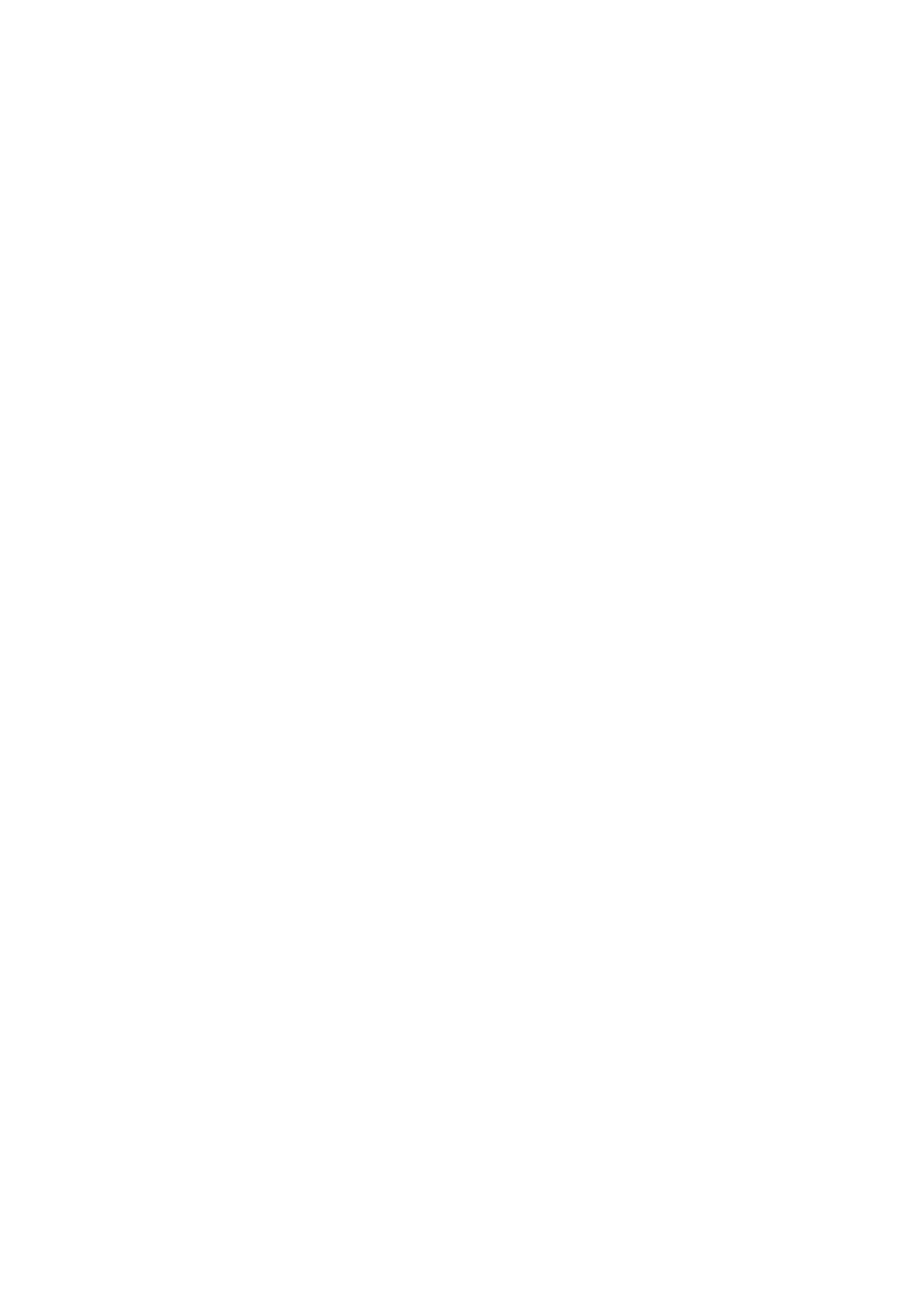# Contents

| 1                                                                    |    |
|----------------------------------------------------------------------|----|
| $\overline{c}$                                                       |    |
| 3                                                                    |    |
| Schedule 1—CGT and foreign residents                                 | 3  |
| Income Tax Assessment Act 1997                                       | 3  |
| <b>Schedule 2—Treaty source rules</b>                                | 7  |
| <b>International Tax Agreements Act 1953</b>                         | 7  |
| Schedule 3—Interest withholding tax                                  | 9  |
| Part 1—Updating certain concepts                                     | 9  |
| Income Tax Assessment Act 1936                                       | 9  |
| <i>Income Tax Assessment Act 1997</i>                                | 13 |
| Part 2—Interests that are debt interests under the regulations       | 15 |
| Income Tax Assessment Act 1936                                       | 15 |
| Part 3—Transfer of assets and debts from Australian                  |    |
| subsidiaries of foreign banks                                        | 16 |
| Financial Corporations (Transfer of Assets and Liabilities) Act 1993 | 16 |
| Part 4—Application                                                   | 17 |

*i New International Tax Arrangements (Managed Funds and Other Measures) Act 2005 No. 21, 2005*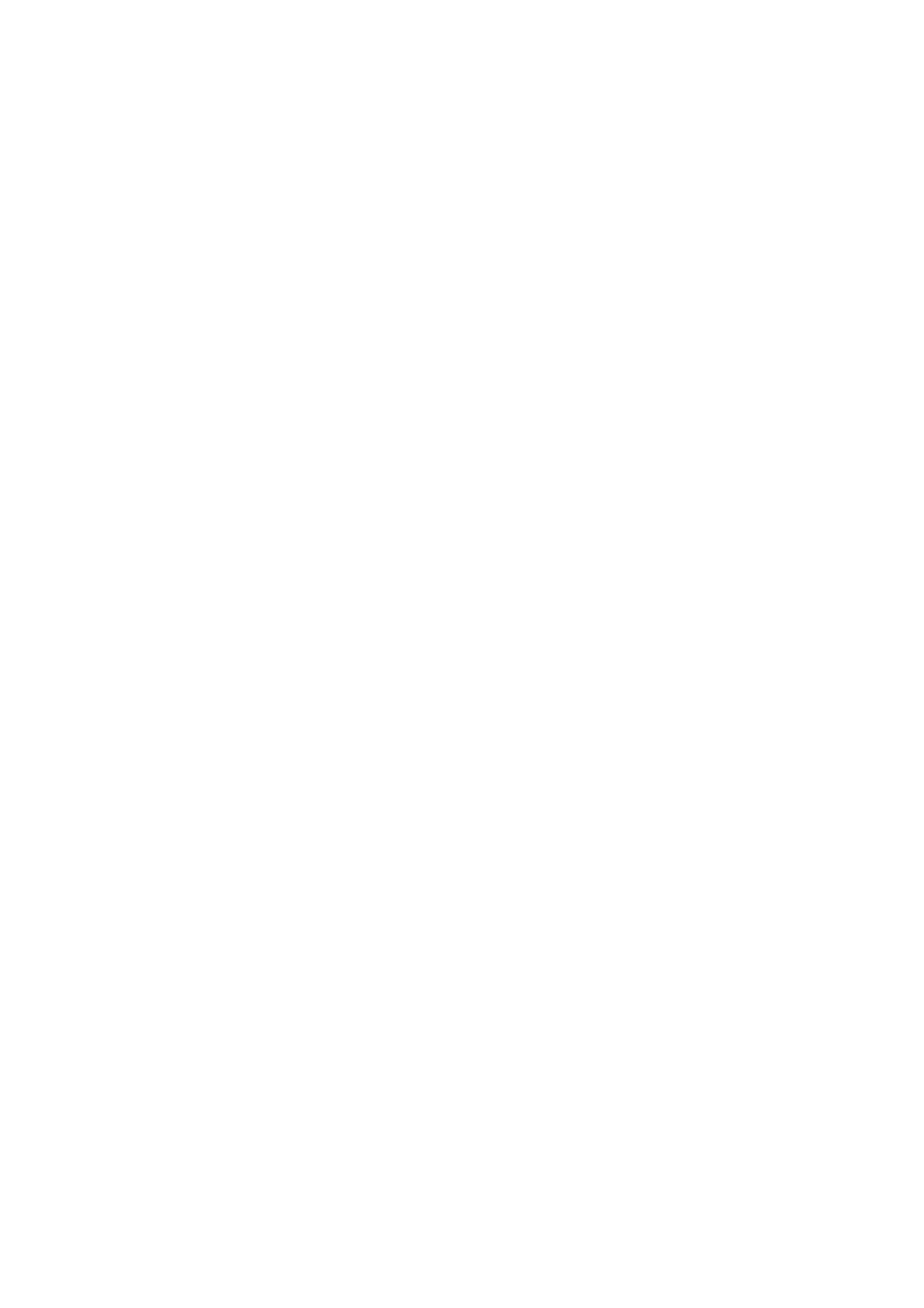

# **New International Tax Arrangements (Managed Funds and Other Measures) Act 2005**

**No. 21, 2005** 

# **An Act to amend the law relating to taxation, and for related purposes**

[*Assented to 21 March 2005*]

The Parliament of Australia enacts:

**1 Short title** 

 This Act may be cited as the *New International Tax Arrangements (Managed Funds and Other Measures) Act 2005.*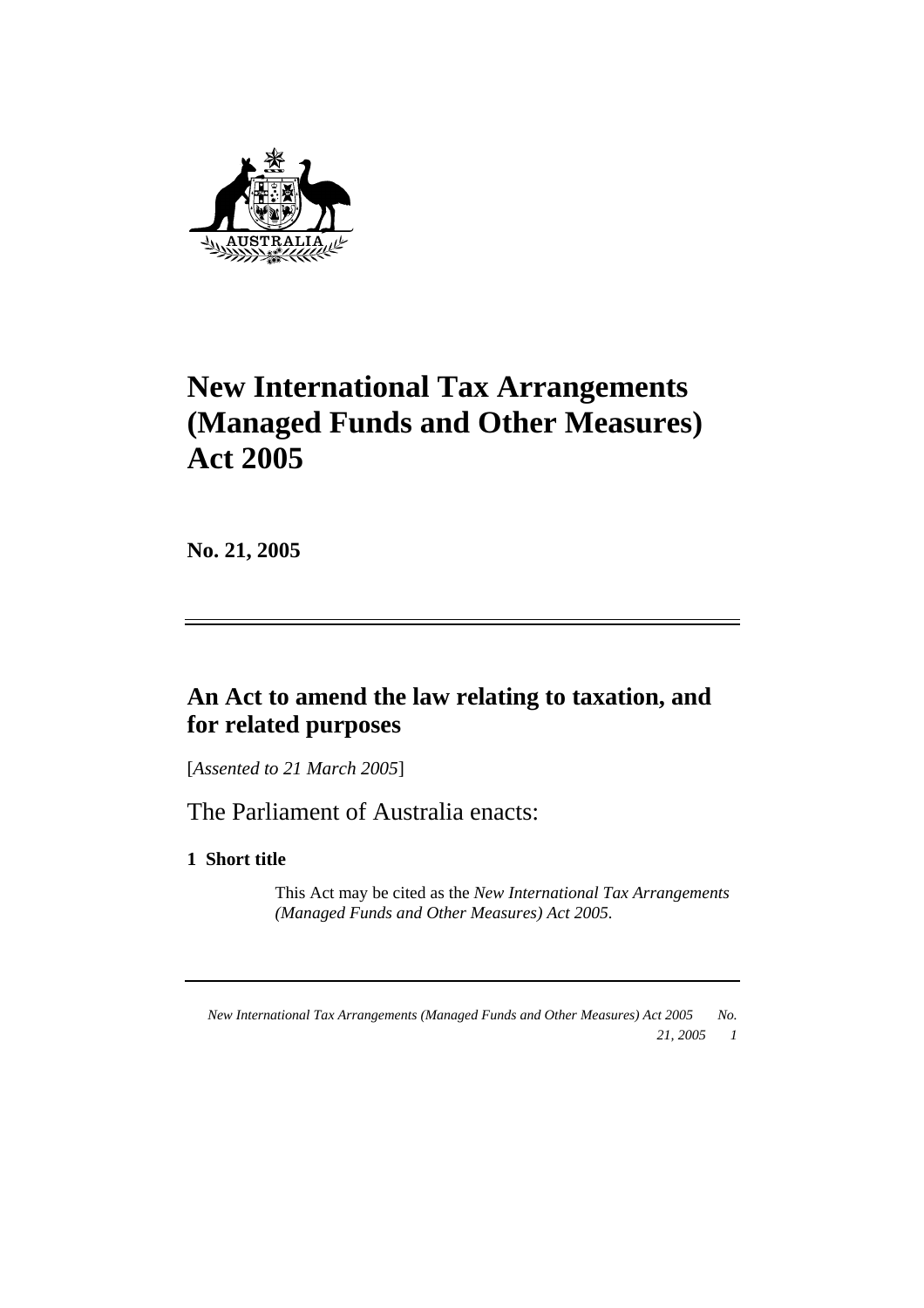#### **2 Commencement**

 This Act commences on the day on which it receives the Royal Assent.

# **3 Schedule(s)**

 Each Act that is specified in a Schedule to this Act is amended or repealed as set out in the applicable items in the Schedule concerned, and any other item in a Schedule to this Act has effect according to its terms.

*<sup>2</sup> New International Tax Arrangements (Managed Funds and Other Measures) Act 2005 No. 21, 2005*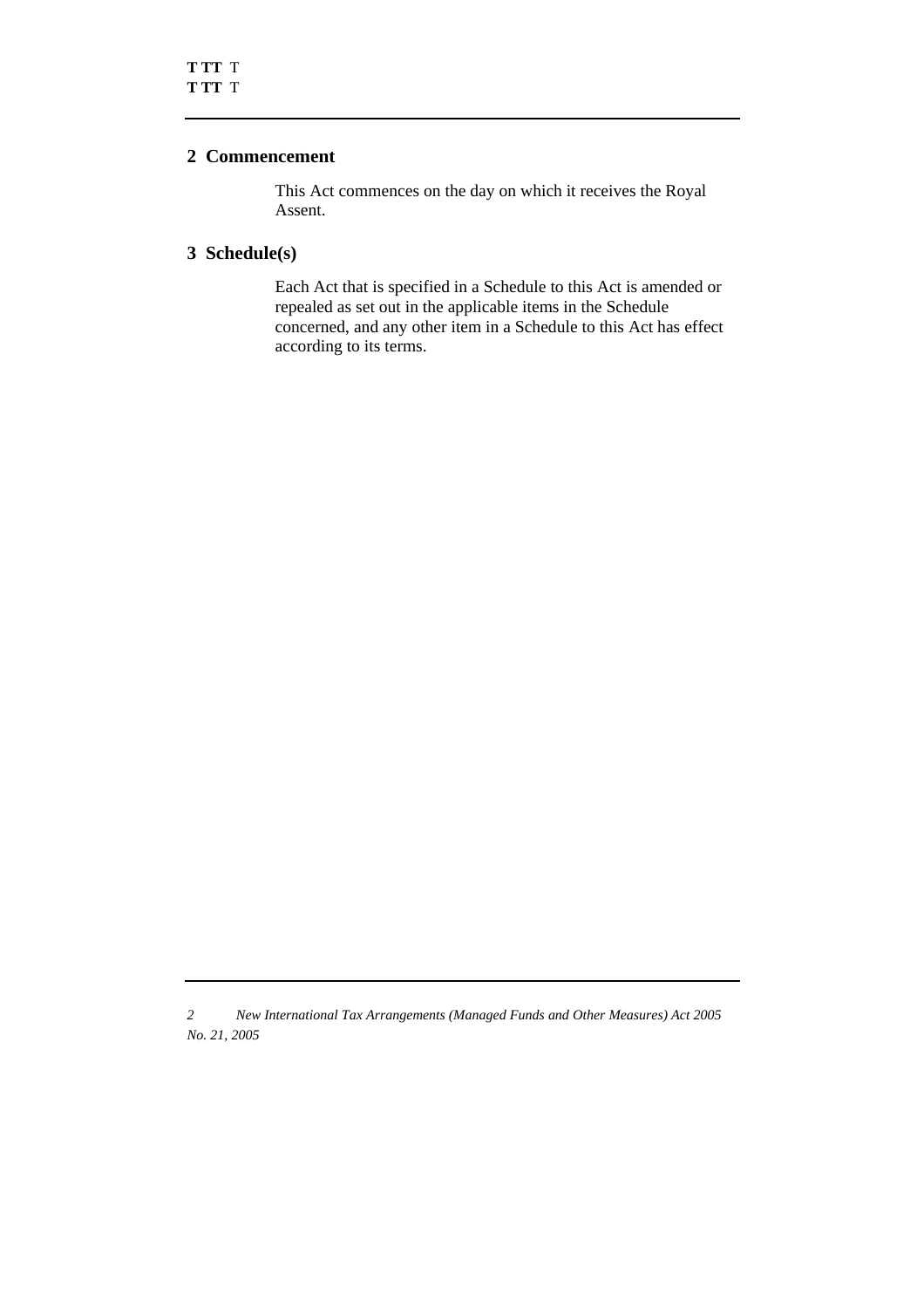# **Schedule 1—CGT and foreign residents**

# *Income Tax Assessment Act 1997*

**1 Section 12-5 (at the end of table item headed "capital gains")** 

Add:

see also *foreign residents*

#### **2 Section 12-5 (table)**

Insert in its appropriate alphabetical position, determined on a letter-by-letter basis:

#### **foreign residents**

| company beneficiary of fixed trust, offsetting share of |         |
|---------------------------------------------------------|---------|
|                                                         | 768-615 |

#### **3 Section 12-5 (table item headed "trusts")**

After "see also", insert "*foreign residents*,".

# **4 At the end of section 104-70**

Add:

 (9) *CGT event E4* does not happen for a payment made to a foreign resident to the extent that the payment is reasonably attributable to \*ordinary income or \*statutory income from sources other than an \*Australian source. However, this exception does not apply if the trust is a \*corporate unit trust or a \*public trading trust.

# **5 At the end of section 121-30**

Add:

 (2) However, the exceptions in this section do not apply to a \*CGT event as a result of which a \*capital gain or \*capital loss is disregarded under Subdivision 768-H (about capital gains and losses of foreign residents through fixed trusts).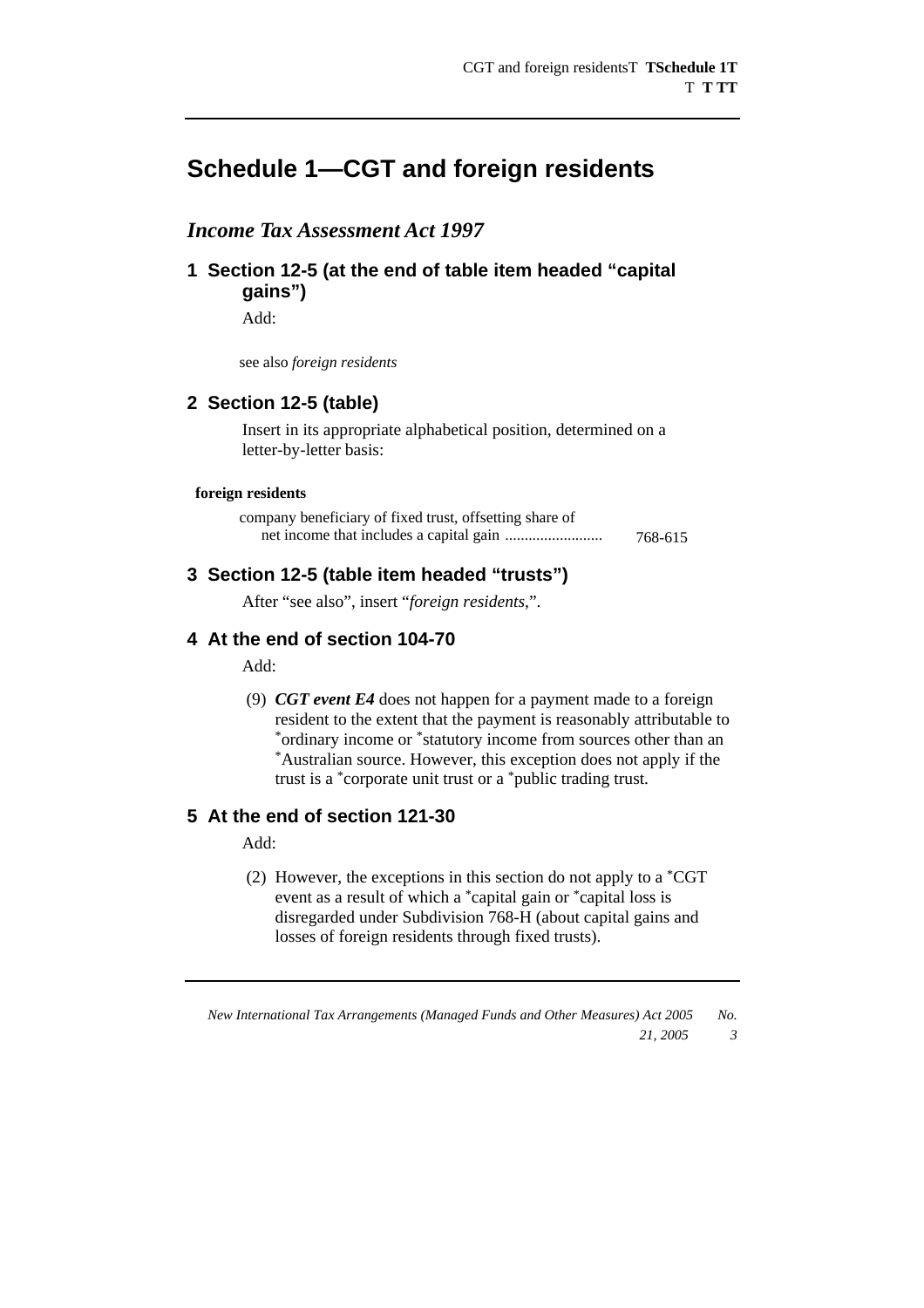# **6 At the end of Division 768**

Add:

# **Subdivision 768-H—Capital gains and losses of foreign residents through fixed trusts**

#### **Table of sections**

| 768-600 Purpose of this Subdivision                                       |
|---------------------------------------------------------------------------|
| 768-605 Effect of capital gain or loss from underlying fixed trust assets |
| 768-610 Conditions                                                        |
| 768-615 Foreign resident companies                                        |

#### **768-600 Purpose of this Subdivision**

 The purpose of this Subdivision is to provide comparable taxation treatment as between direct ownership, and indirect ownership through a \*fixed trust, by foreign residents of \*CGT assets not having the \*necessary connection with Australia.

#### **768-605 Effect of capital gain or loss from underlying fixed trust assets**

- (1) A \*capital gain or \*capital loss you make from a \*CGT event happening to your interest in a \*fixed trust is disregarded if:
	- (a) you are a foreign resident at the time of the CGT event; and
	- (b) your interest has the \*necessary connection with Australia at that time; and
	- (c) the conditions in section 768-610 are satisfied.
- (2) A \*capital gain you make in respect of your interest in a \*fixed trust is disregarded if:
	- (a) you are a foreign resident when you make the gain; and
	- (b) the gain is attributable to a \*CGT event happening to a \*CGT asset of that trust or of another fixed trust in which that trust has an interest (directly, or indirectly through a \*chain of fixed trusts); and
	- (c) either:
		- (i) the asset does not have the \*necessary connection with Australia at the time of the CGT event; or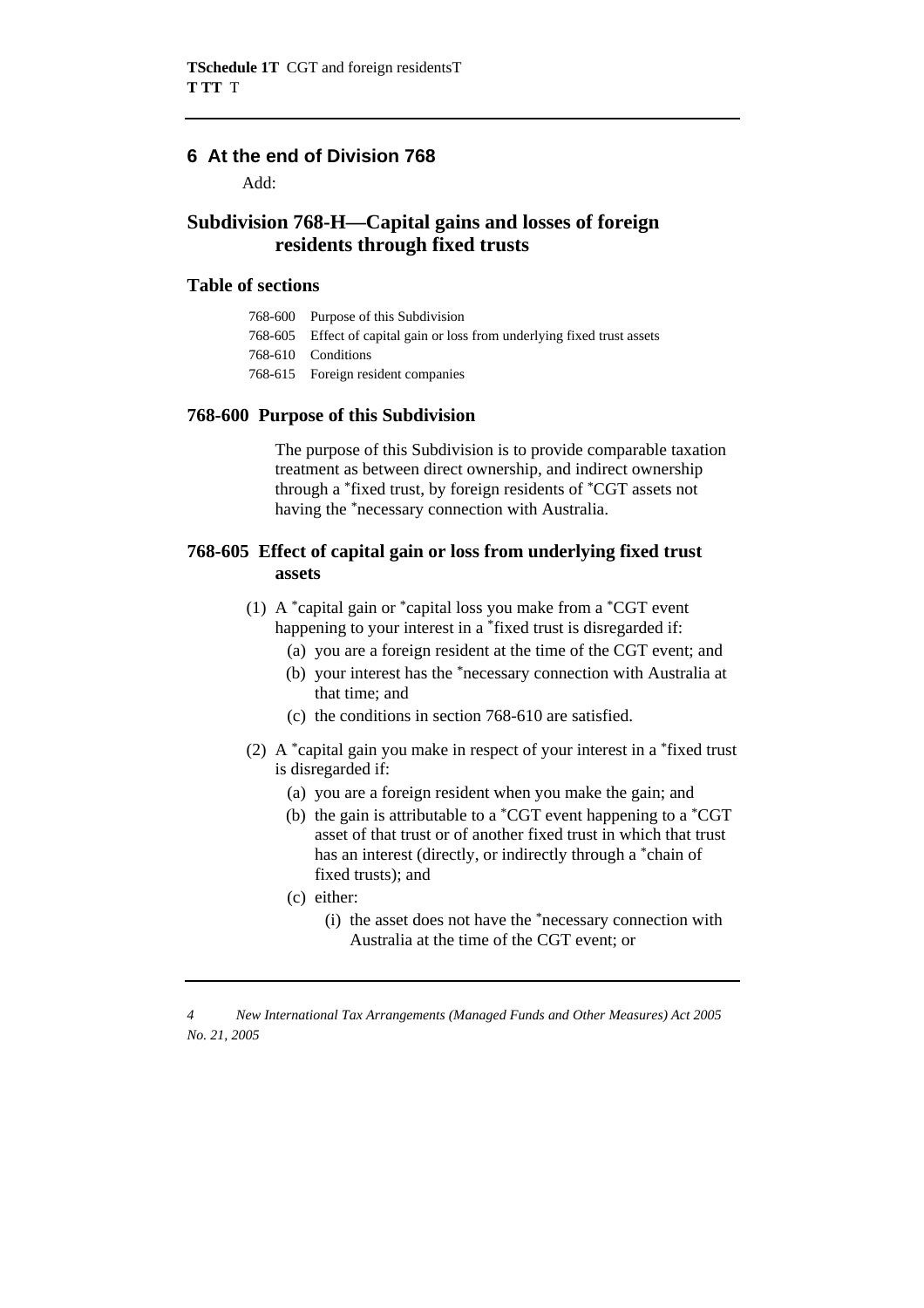- (ii) the asset is an interest in a fixed trust and the conditions in section 768-610 are satisfied.
- Note: Section 115-215 treats a portion of a trust's capital gain as a capital gain made by a beneficiary, and applies the CGT discount to that portion as if the gain were made directly by the beneficiary.
- (3) You are not liable to pay tax as a trustee of a \*fixed trust in respect of an amount to the extent that:
	- (a) the amount gives rise to a \*capital gain that is disregarded for a beneficiary under subsection (2); or
	- (b) the amount gives rise to a deduction for a beneficiary under section 768-615.
- (4) To avoid doubt, subsection (3) does not affect the operation of subsection 98A(1) of the *Income Tax Assessment Act 1936* (about taxing beneficiaries who are foreign residents at the end of an income year).

#### **768-610 Conditions**

- (1) The conditions in this section must be satisfied if the relevant \*CGT event happens to an interest in a \*fixed trust (the *first trust*) and the interest has the \*necessary connection with Australia at the time of the CGT event.
- (2) At least 90% (by \*market value) of the \*CGT assets of:
	- (a) the first trust; or
	- (b) a \*fixed trust in which the first trust has an interest (directly, or indirectly through a \*chain of fixed trusts);

must not have the \*necessary connection with Australia at the time of the relevant \*CGT event.

- (3) If the condition in subsection (2) is not satisfied for the first trust (but is satisfied for a trust covered by paragraph  $(2)(b)$ ), the condition in subsection (4) must be satisfied for the first trust, and for each other trust in the \*chain of trusts between the first trust and the trust that satisfied the condition in subsection (2).
- (4) The condition is that, assuming any interest in a  $*$ fixed trust in that  $*$ chain not to have the  $*$ necessary connection with Australia, at least 90% (by \*market value) of the \*CGT assets of the trust must not have the necessary connection with Australia.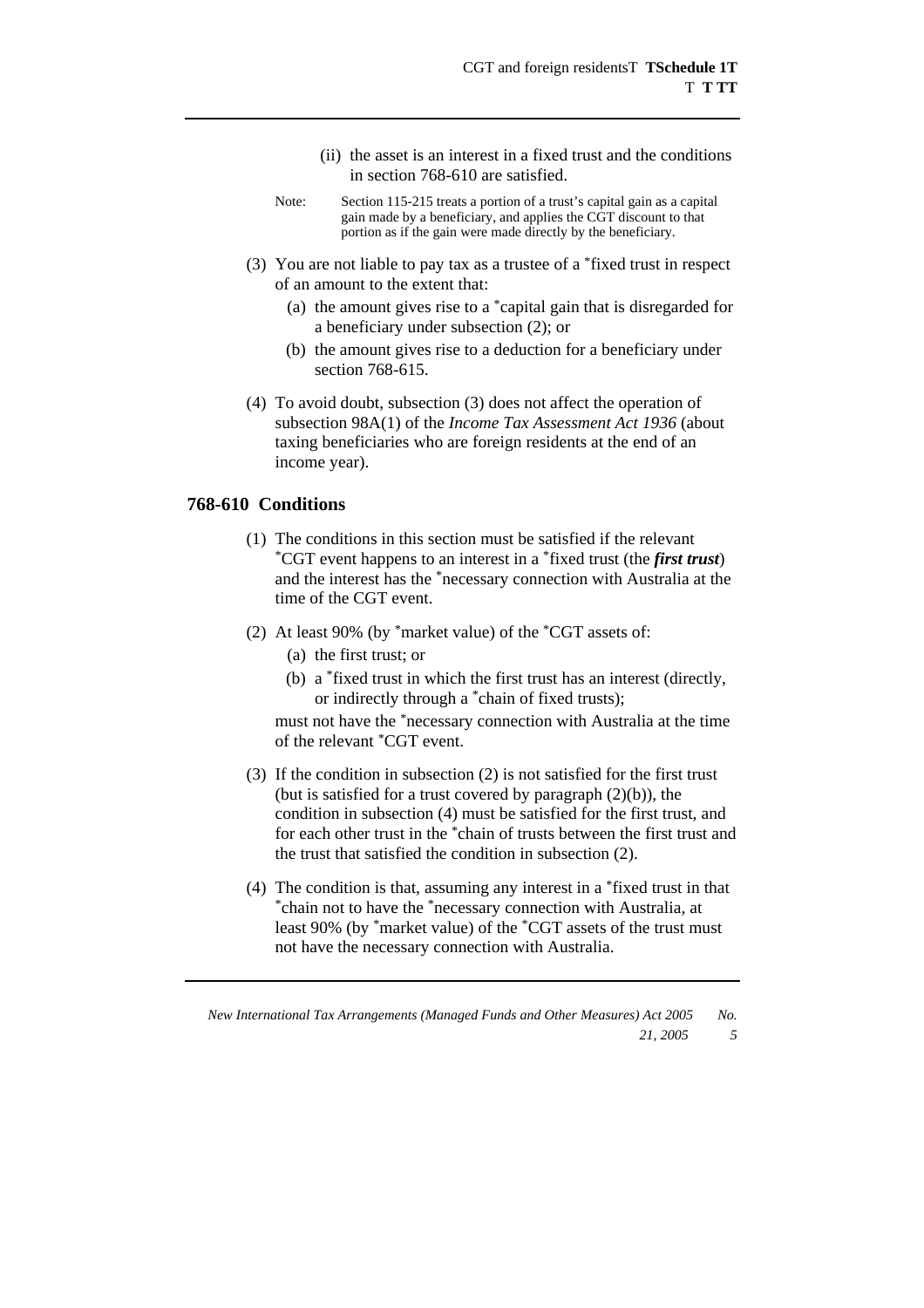#### **768-615 Foreign resident companies**

 If a company's assessable income for an income year includes an amount under subsection 98A(1) of the *Income Tax Assessment Act 1936* because it is a beneficiary described in subsection 98(3) of that Act, the company can deduct for the income year the amount of a \*capital gain that would be disregarded for it under this Subdivision for that year had section 115-215 of this Act applied to it for that year.

- Note 1: Section 98A of the *Income Tax Assessment Act 1936* deals with taxing beneficiaries who are foreign residents at the end of an income year.
- Note 2: Subsection 98(3) of that Act makes the trustee liable for tax on the share of the income of the trust to which a foreign resident company is presently entitled.
- Note 3: Section 115-215 treats a portion of a trust's capital gain as a capital gain made by a beneficiary, and applies the CGT discount to that portion as if the gain were made directly by the beneficiary.

# **7 Application**

- (1) The amendments made by items 1 to 3, and 5 and 6, of this Schedule apply to capital gains or capital losses made on or after the day on which this Act receives the Royal Assent.
- (2) The amendment made by item 4 of this Schedule applies to payments made on or after the day on which this Act receives the Royal Assent.

*<sup>6</sup> New International Tax Arrangements (Managed Funds and Other Measures) Act 2005 No. 21, 2005*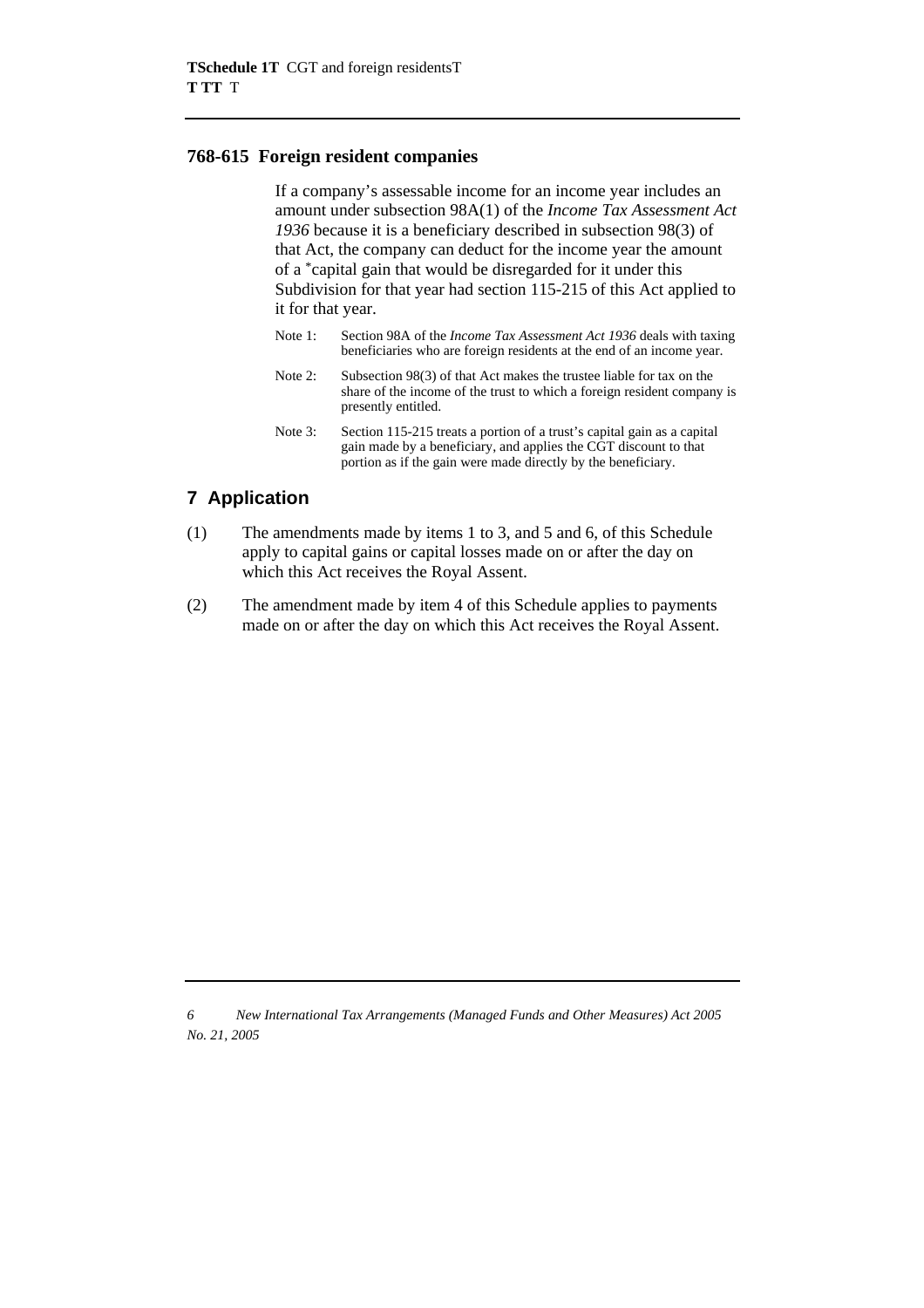# **Schedule 2—Treaty source rules**

# *International Tax Agreements Act 1953*

#### **1 After section 3**

Insert:

#### **3AA Source of income from funds management activities**

- (1) This section applies to a beneficiary of a widely held unit trust if:
	- (a) the beneficiary is a resident of a country (other than Australia) for the purposes of an agreement that is given the force of law under this Act; and
	- (b) the beneficiary is presently entitled, either:
		- (i) directly; or
		- (ii) indirectly through fixed entitlements in one or more interposed trust estates (whether widely held unit trusts or not);

 to a share of the income of the widely held unit trust derived from the carrying on by the trustee in Australia of funds management activities through a permanent establishment in Australia (the *funds management income*).

- (2) In working out for the purposes of the Assessment Act whether the funds management income of the beneficiary is attributable to sources in Australia, these provisions (the *source of income provisions*) do not apply:
	- (a) Article 21 of the 2003 United Kingdom convention;
	- (b) a corresponding provision of another agreement;
	- (c) subsections  $11(3)$ ,  $11S(2)$  and  $11ZF(2)$  of this Act, and any provision of this Act of similar effect enacted after the commencement of this section.
- (3) However, the source of income provisions do apply to the extent to which the income derived from the carrying on by the trustee of funds management activities is adjusted under:
	- (a) Article 7(2) or 9(1) of the 2003 United Kingdom convention; or
	- (b) a corresponding provision of another agreement.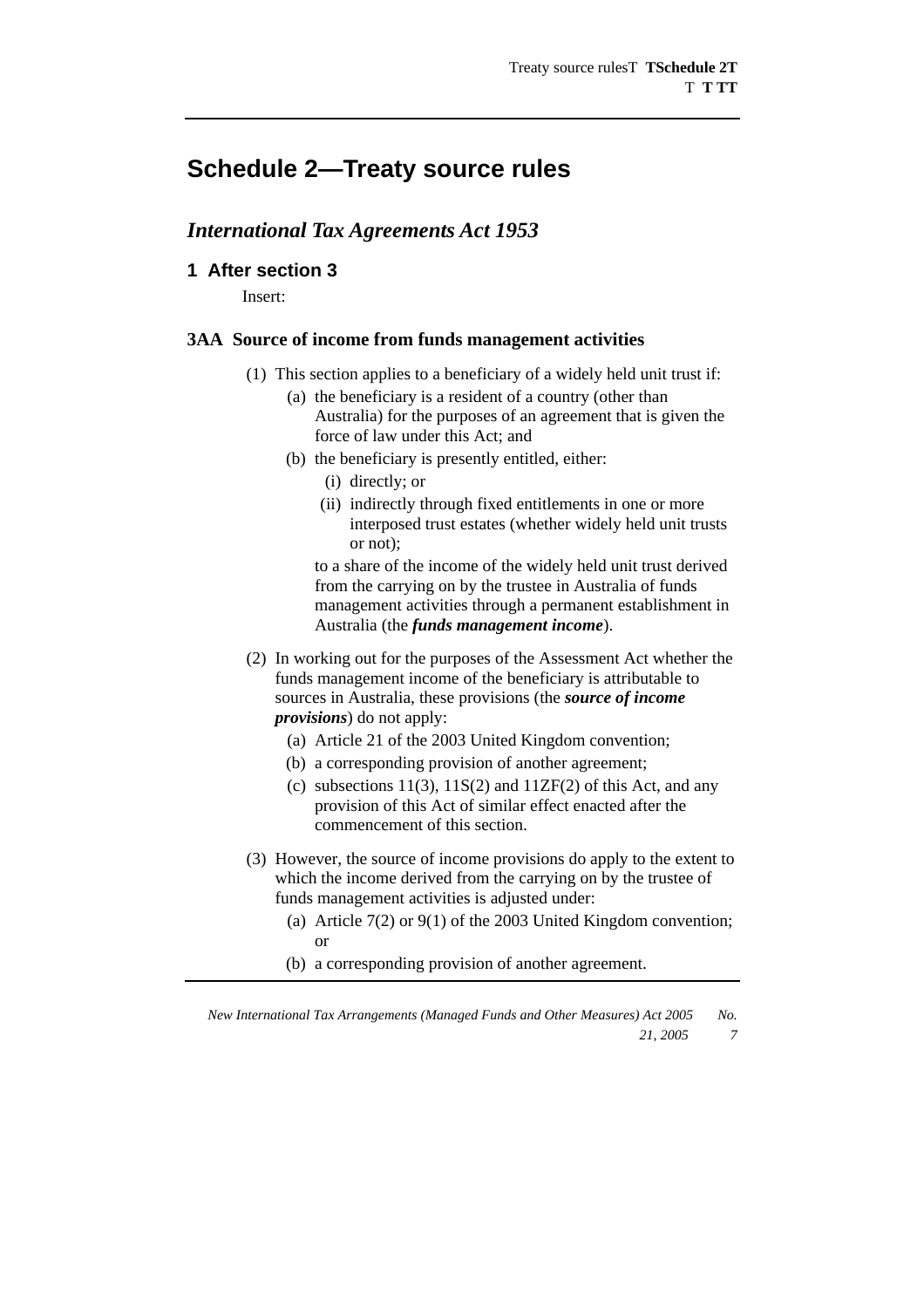(4) In this section:

*closely held* has the meaning given by section 272-105 in Schedule 2F to the *Income Tax Assessment Act 1936*.

*funds management activities* means activities carried on by:

- (a) a managed investment scheme (as defined by section 9 of the *Corporations Act 2001*) that is a widely held unit trust; or
- (b) a managed investment scheme (as so defined) that is a unit trust that is closely held by one or more of these:
	- (i) a managed investment scheme (as so defined) that is a widely held unit trust;
	- (ii) a complying superannuation entity;
	- (iii) a life insurance company.

*permanent establishment*, in relation to an agreement, has the same meaning as in the agreement.

*widely held unit trust* has the meaning given by section 272-105 in Schedule 2F to the *Income Tax Assessment Act 1936*.

### **2 Application**

The amendments made by this Schedule apply, for any particular taxpayer, to assessments for the year of income of the taxpayer in which this Act receives the Royal Assent and later years of income.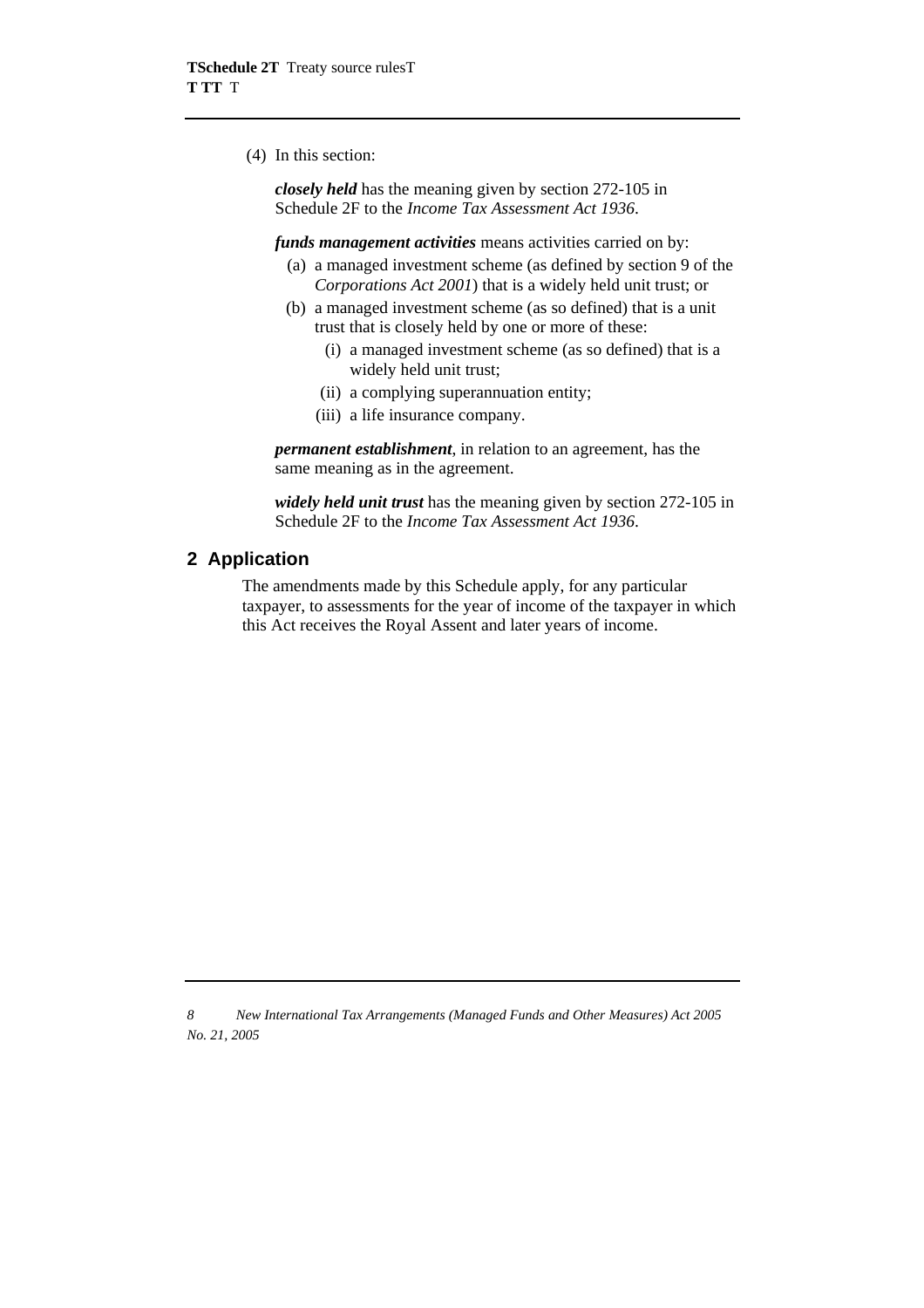# **Schedule 3—Interest withholding tax**

# **Part 1—Updating certain concepts**

# *Income Tax Assessment Act 1936*

# **1 Section 121C (definition of** *security***)**

After "debenture,", insert "debt interest,".

# **2 Subsection 128A(1B)**

Repeal the subsection, substitute:

- (1B) Subsection (1A) applies as if:
	- (a) paragraph (c) of the definition of *qualifying security* in subsection 159GP(1) were omitted; and
	- (b) paragraph (a) of the definition of *security* in that subsection included a reference to debt interests.

# **3 Paragraph 128A(5)(a)**

After "debentures", insert "or debt interests".

# **4 Subsection 128AE(1) (definition of** *security***)**

After "debenture,", insert "debt interest,".

# **5 Paragraph 128AE(2)(ba)**

Omit "shares", substitute "equity interests".

# **6 Subsection 128F(1)**

After "debenture" (first occurring), insert "or debt interest in the company".

Note: The heading to section 128F is altered by adding at the end "**or debt interests**".

# **7 Paragraph 128F(1)(a)**

After "debenture", insert "or debt interest".

# **8 Paragraph 128F(1)(e)**

After "debenture", insert "or debt interest".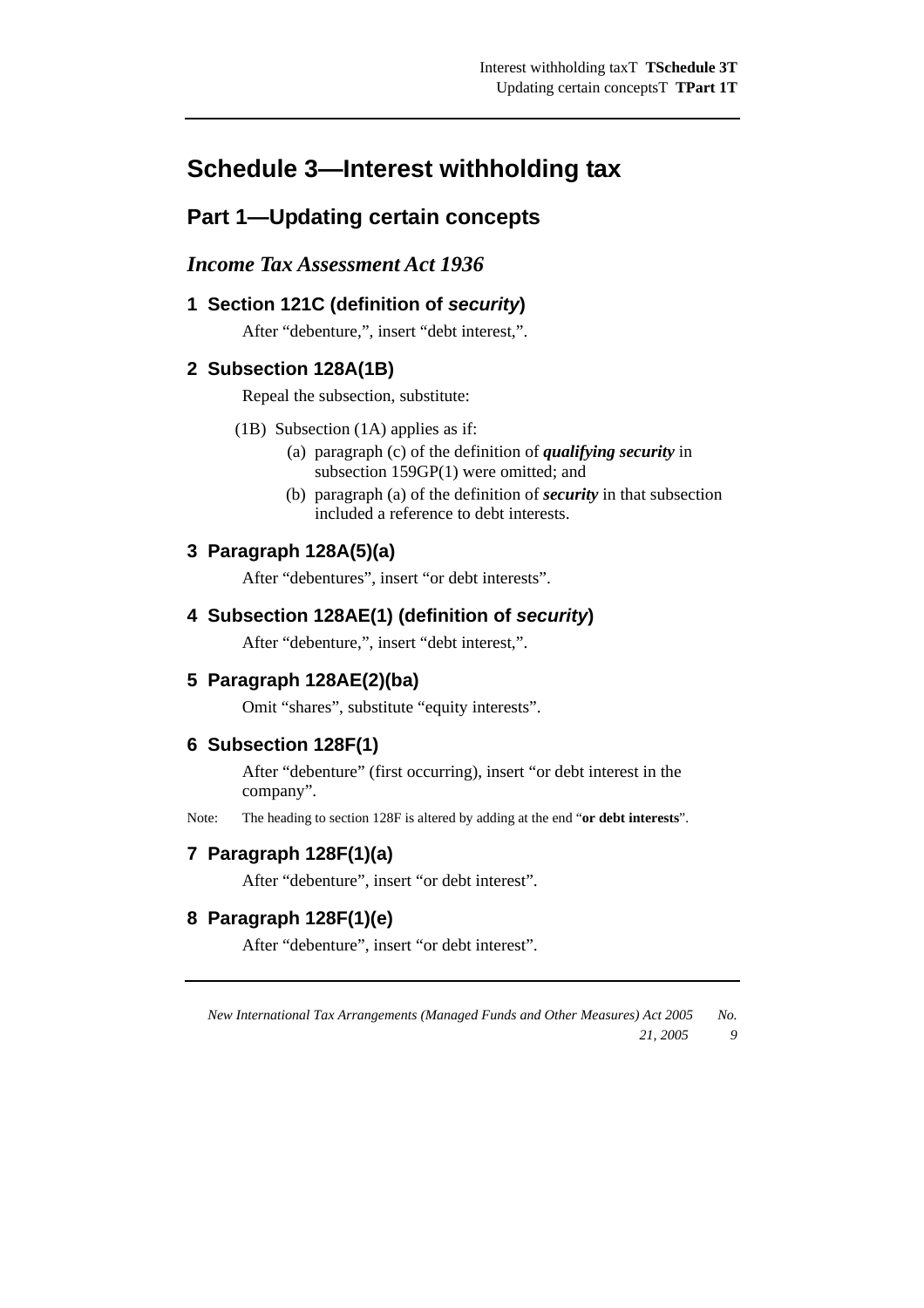### **9 Subsection 128F(1A)**

After "debenture" (first occurring), insert "or debt interest in the company".

#### **10 Paragraphs 128F(1A)(a), (c) and (d)**

After "debenture", insert "or debt interest".

### **11 Paragraphs 128F(1B)(a) and (b)**

After "debenture", insert "or debt interest".

#### **12 Subsection 128F(1B) (note)**

After "debenture", insert "or debt interest".

### **13 Subsection 128F(3)**

Repeal the subsection, substitute:

#### *Public offer test*

- (3) The issue of a debenture or debt interest by a company *satisfies the public offer test* if the issue resulted from the debenture or debt interest being offered for issue:
	- (a) to at least 10 persons each of whom:
		- (i) was carrying on a business of providing finance, or investing or dealing in securities, in the course of operating in financial markets; and
		- (ii) was not known, or suspected, by the company to be an associate (see subsection (9)) of any of the other persons covered by this paragraph; or
	- (b) to at least 100 persons whom it was reasonable for the company to have regarded as either:
		- (i) having acquired debentures or debt interests in the past; or
		- (ii) being likely to be interested in acquiring debentures or debt interests; or
	- (c) as a result of being accepted for listing on a stock exchange, where the company had previously entered into an agreement with a dealer, manager or underwriter, in relation to the placement of debentures or debt interests, requiring the company to seek such listing; or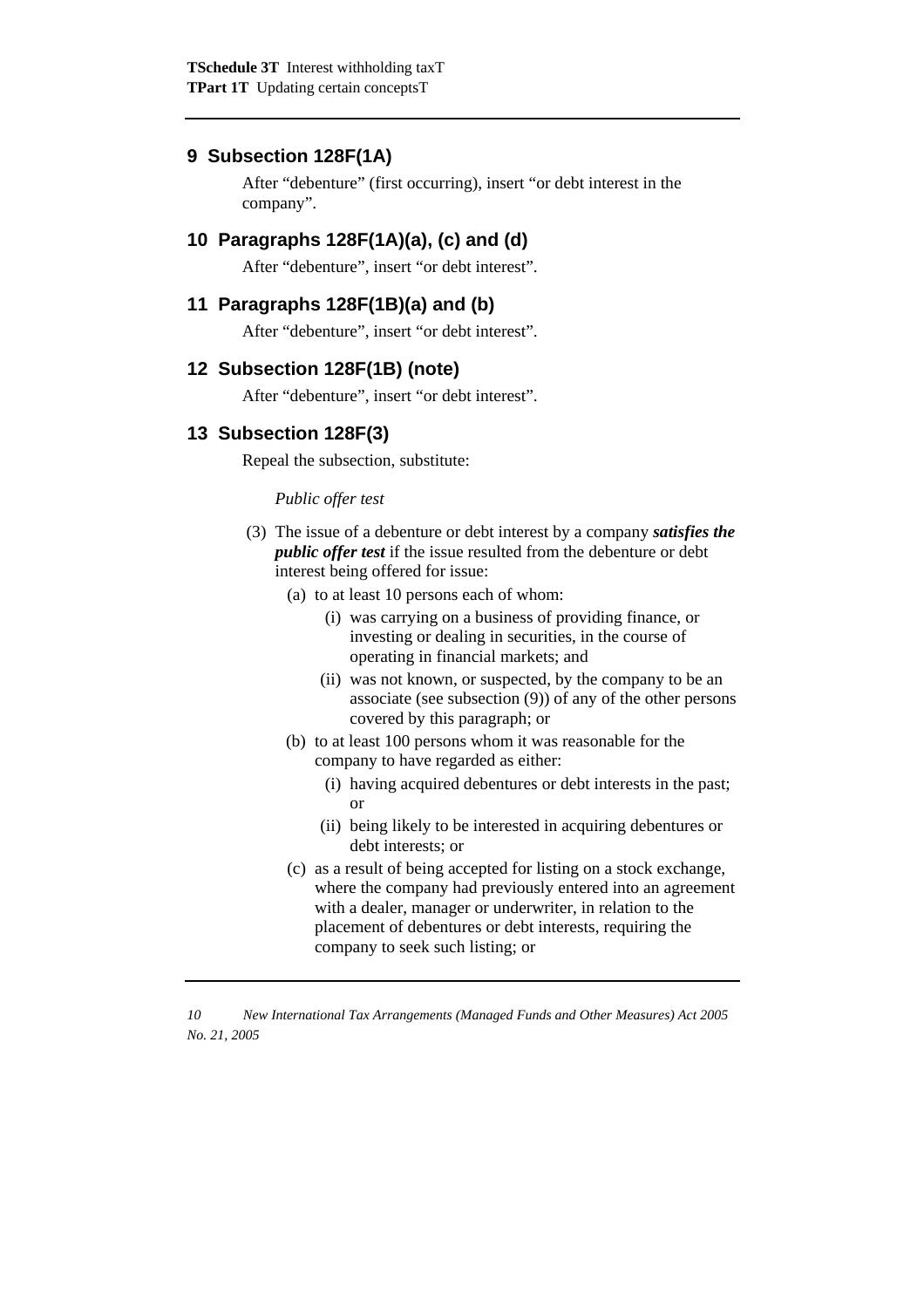- (d) as a result of negotiations being initiated publicly in electronic form, or in another form, that was used by financial markets for dealing in debentures or debt interests; or
- (e) to a dealer, manager or underwriter, in relation to the placement of debentures or debt interests, who, under an agreement with the company, offered the debenture or debt interest for sale within 30 days in a way covered by any of paragraphs (a) to (d).

#### **14 Subsection 128F(4)**

After "debenture" (wherever occurring), insert "or debt interest".

#### **15 Subsection 128F(5)**

After "debenture" (first occurring), insert "or debt interest".

#### **16 Paragraph 128F(5)(a)**

Omit ", or an interest in the debenture,", substitute ", an interest in the debenture or the debt interest".

#### **17 Subparagraphs 128F(5)(b)(i) and (ii)**

After "debenture or interest", insert ", or the debt interest,".

#### **18 Paragraph 128F(5)(c)**

Repeal the paragraph, substitute:

- (c) the debenture or interest, or the debt interest, was not being, or would not be, acquired by the associate in the capacity of:
	- (i) a dealer, manager or underwriter in relation to the placement of the debenture or debt interest; or
	- (ii) a clearing house, custodian, funds manager or responsible entity of a registered scheme.

#### **19 Subsection 128F(5A)**

After "debenture", insert "or debt interest".

#### **20 Subsection 128F(6)**

After "debenture" (wherever occurring), insert "or debt interest".

# **21 Subsection 128F(7)**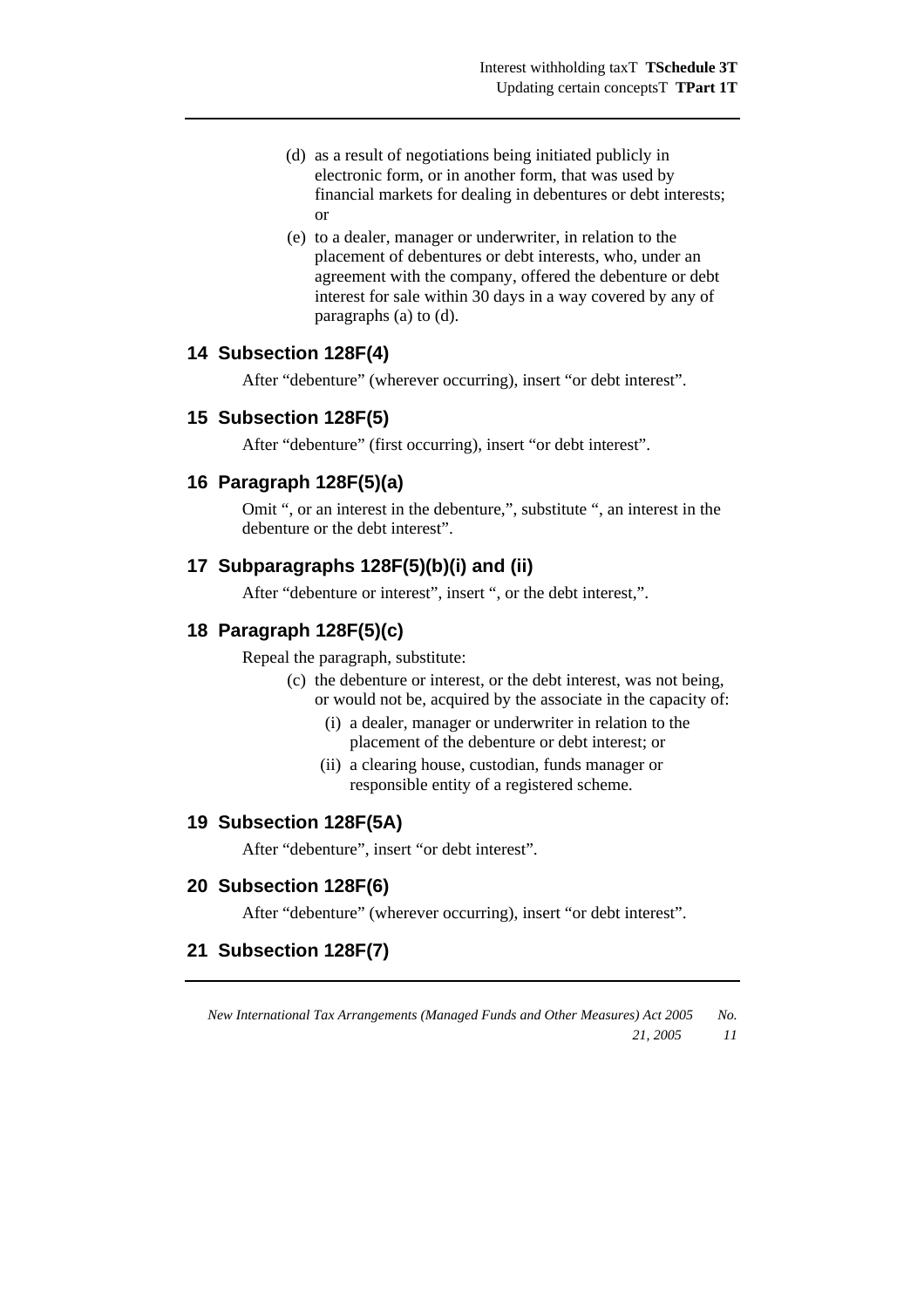After "debenture", insert "or debt interest".

#### **22 Paragraph 128F(8)(a)**

Omit "shares", substitute "equity interests".

Note: The heading to subsection 128F(8) is altered by inserting "*or debt interests*" after "*Debentures*".

#### **23 Subsection 128F(8)**

After "debenture" (wherever occurring), insert "or debt interest".

#### **24 Subsection 128F(10)**

Repeal the subsection, substitute:

#### *Global bond*

- (10) A debenture or debt interest issued by a company is a *global bond* if:
	- (a) it describes itself as a global bond or a global note; and
	- (b) it is issued to a clearing house (see subsection (9)) or to a person as trustee or agent for, or otherwise on behalf of, one or more clearing houses; and
	- (c) in connection with the issue, the clearing house or houses:
		- (i) confer rights in relation to the debenture or debt interest on other persons; and
		- (ii) record the existence of the rights; and
	- (d) before the issue:
		- (i) the company; or
		- (ii) a dealer, manager or underwriter, in relation to the placement of debentures or debt interests, on behalf of the company;

 announces that, as a result of the issue, such rights will be able to be created; and

- (e) the announcement is made in a way or ways covered by any of paragraphs  $(3)(a)$  to (e) (reading a reference in those paragraphs to "debentures or debt interests" as if it were a reference to such a right, and a reference to the "company" as if it included a reference to the dealer, manager or underwriter); and
- (f) under the terms of the debenture or debt interest, interests in the debenture or debt interest are able to be surrendered,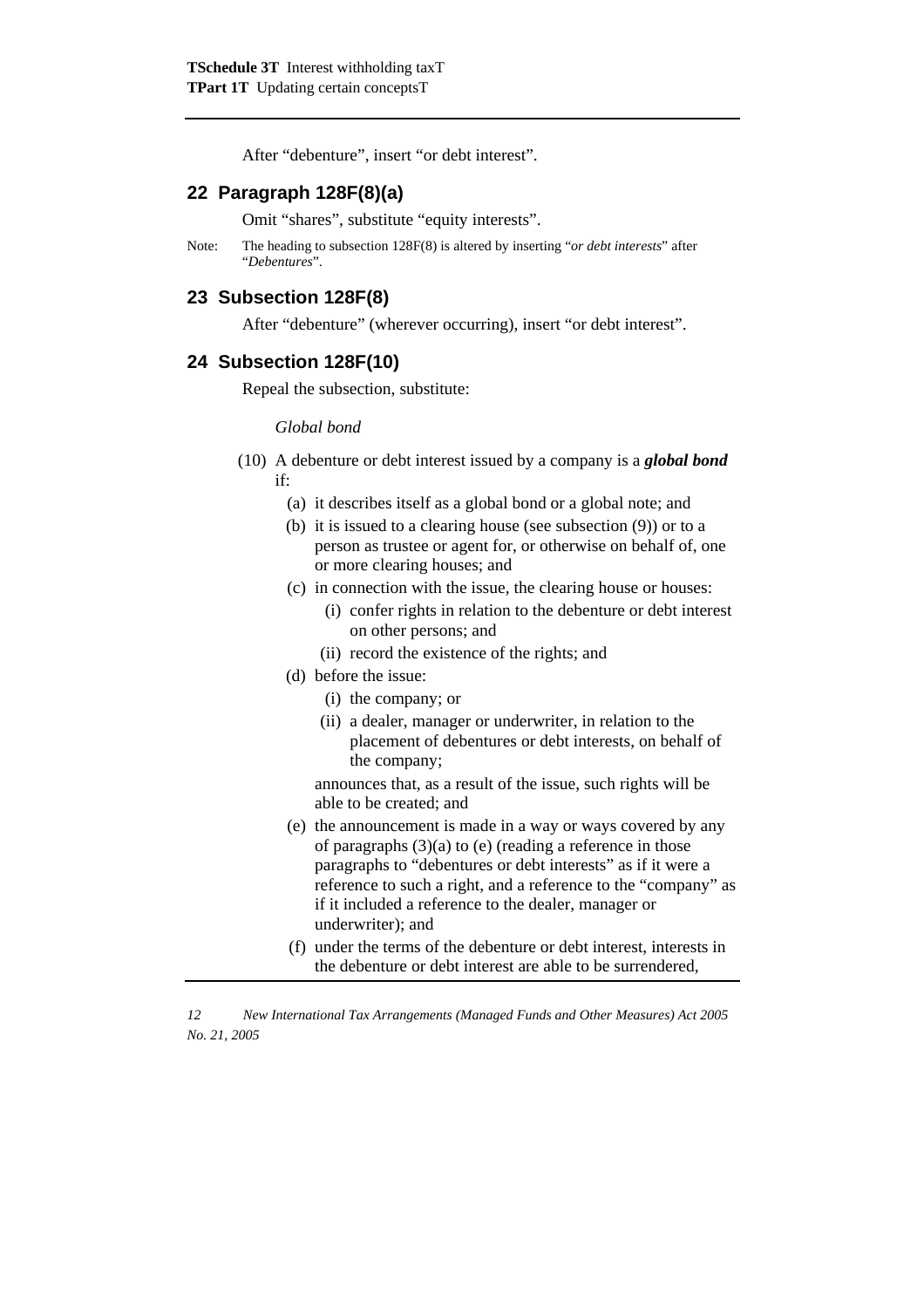whether or not in particular circumstances, in exchange for other debentures or debt interests issued by the company that are not themselves global bonds.

#### **25 Subsection 128FA(1)**

After "debenture" (wherever occurring), insert "or debt interest".

Note: The heading to section 128FA is altered by adding at the end "**or debt interests**".

#### **26 Paragraphs 128FA(2)(a) and (b)**

After "debenture", insert "or debt interest".

#### **27 Subsection 128FA(2) (note)**

After "debenture", insert "or debt interest".

#### **28 Subsection 128FA(4)**

After "debenture" (wherever occurring), insert "or debt interest".

#### **29 Paragraph 128FA(5)(a)**

Omit "shares", substitute "equity interests".

#### **30 Subsection 128FA(5)**

After "debenture" (wherever occurring), insert "or debt interest".

Note: The heading to subsection 128FA(5) is altered by inserting "*or debt interests*" after "*Debentures*".

#### **31 Subsection 128FA(6)**

After "debenture", insert "or debt interest".

Note: The heading to subsection 128FA(6) is altered by inserting "*or debt interest*" after "*debenture*".

#### *Income Tax Assessment Act 1997*

#### **32 Subparagraph 820-570(1)(b)(i)**

After "\*debentures", insert "or \*debt interests".

#### **33 Subparagraph 820-570(1)(b)(i)**

After "debentures" (last occurring), insert "or debt interests".

#### **34 Subparagraph 820-570(1)(b)(ii)**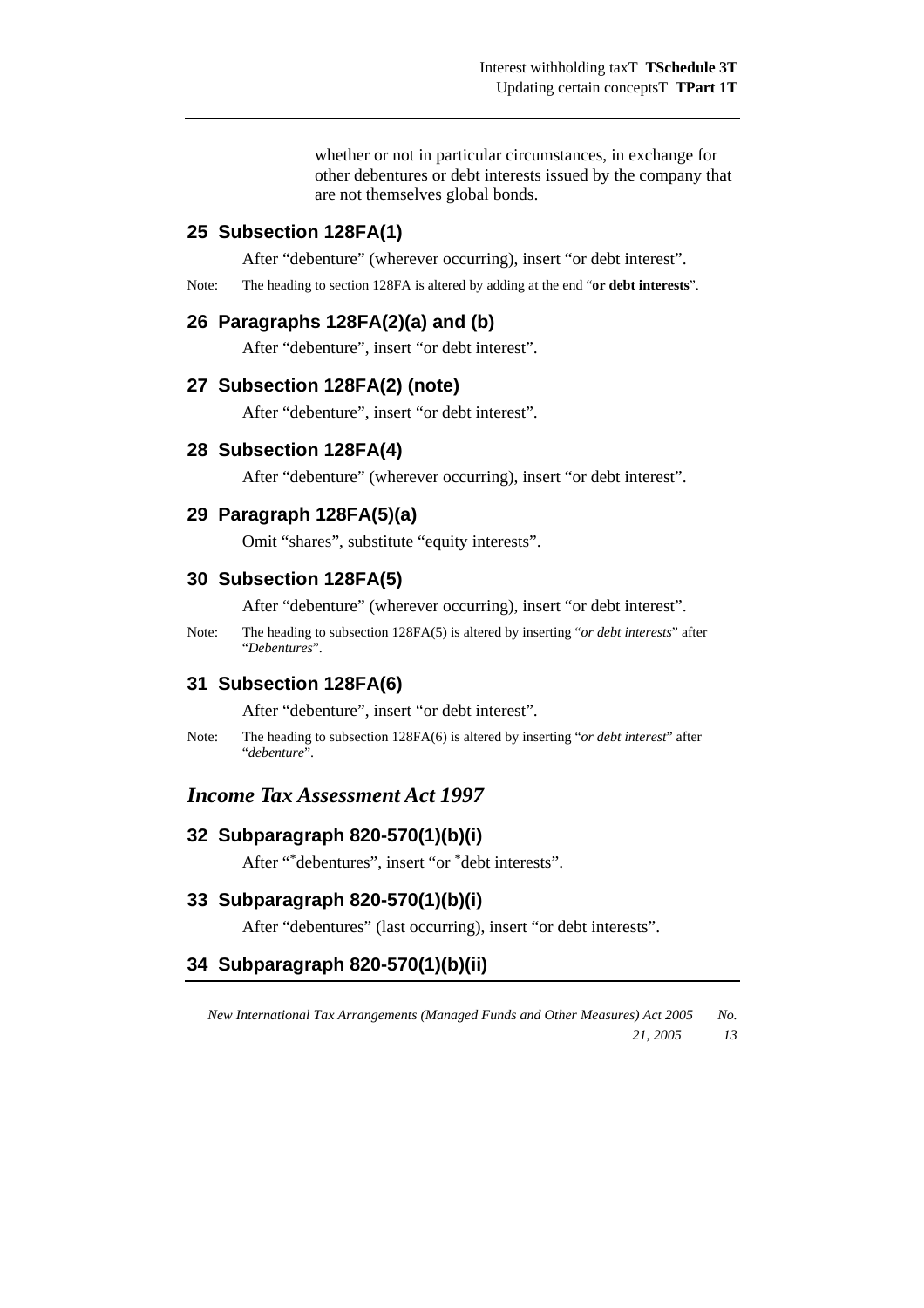After "debentures", insert "or debt interests".

#### **35 Subsection 820-570(1)**

After "debentures" (last occurring), insert "or debt interests".

#### **36 Subparagraph 820-591(1)(b)(i)**

After "\*debentures", insert "or \*debt interests".

#### **37 Subparagraph 820-591(1)(b)(i)**

After "debentures" (last occurring), insert "or debt interests".

#### **38 Subparagraph 820-591(1)(b)(ii)**

After "debentures", insert "or debt interests".

#### **39 Subsection 820-591(2)**

Omit "debentures", substitute "\*debentures or \*debt interests".

#### **40 Section 820-595 (note)**

After "debentures" (wherever occurring), insert "or debt interests".

#### **41 Subparagraph 820-617(1)(b)(i)**

After "\*debentures", insert "or \*debt interests".

#### **42 Subparagraph 820-617(1)(b)(i)**

After "debentures" (last occurring), insert "or debt interests".

#### **43 Subparagraph 820-617(1)(b)(ii)**

After "debentures", insert "or debt interests".

#### **44 Subsection 820-617(2)**

Omit "debentures", substitute "\*debentures or \*debt interests".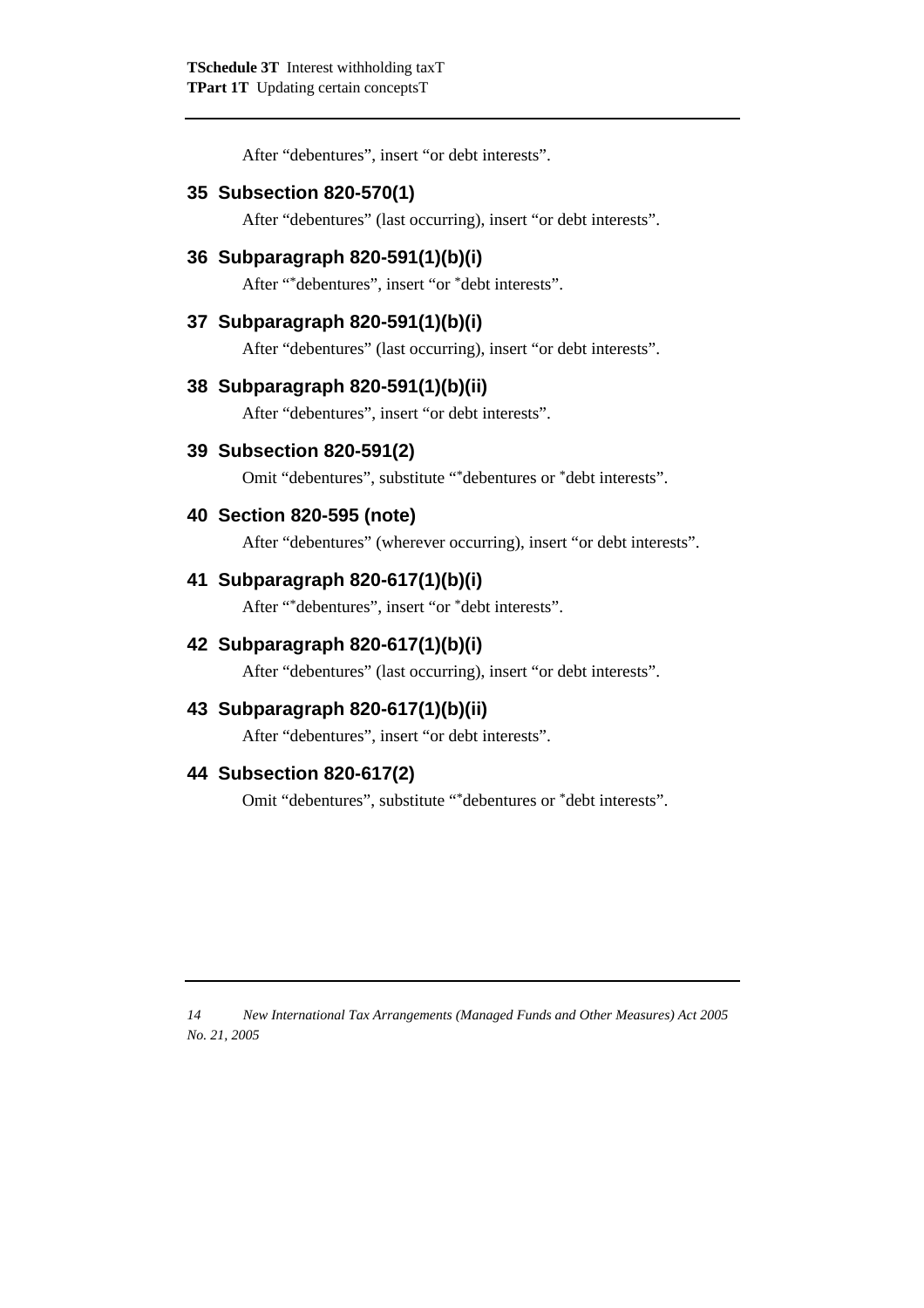# **Part 2—Interests that are debt interests under the regulations**

# *Income Tax Assessment Act 1936*

#### **45 Subsection 128A(1AB) (after paragraph (d) of the definition of** *interest***)**

#### Insert:

 or (e) if regulations under the *Income Tax Assessment Act 1997* are made having the effect that instruments known as upper tier 2 capital instruments, or a class of instruments of that kind, are debt interests—that is paid on such a debt interest and is not a return of an investment;

*New International Tax Arrangements (Managed Funds and Other Measures) Act 2005 No. 21, 2005 15*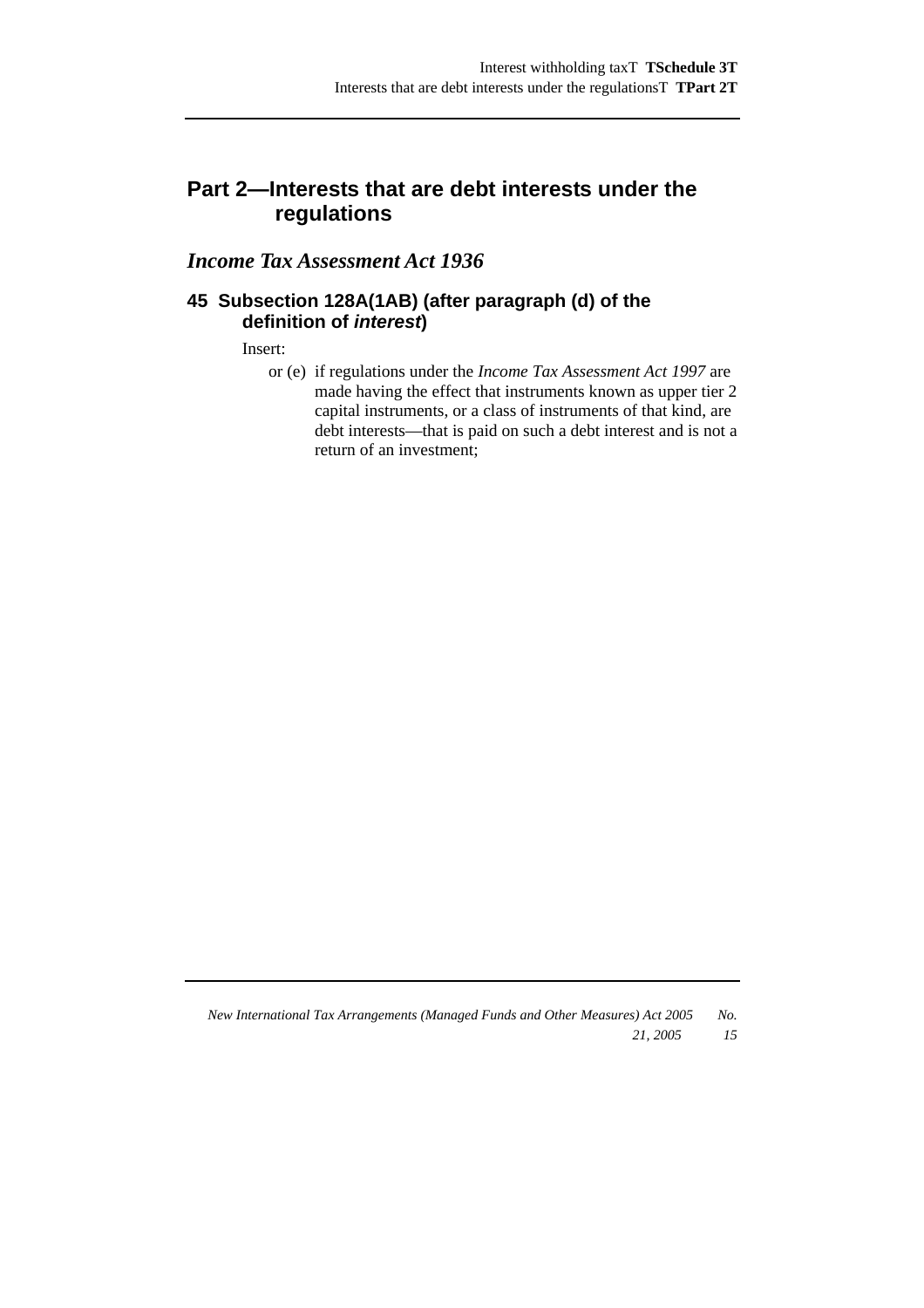# **Part 3—Transfer of assets and debts from Australian subsidiaries of foreign banks**

# *Financial Corporations (Transfer of Assets and Liabilities) Act 1993*

# **46 Paragraphs 23(2)(ca), (cb), (cc) and (cd)**

Repeal the paragraphs, substitute: (ca) the transferor issued the debentures or debt interests;".

*<sup>16</sup> New International Tax Arrangements (Managed Funds and Other Measures) Act 2005 No. 21, 2005*